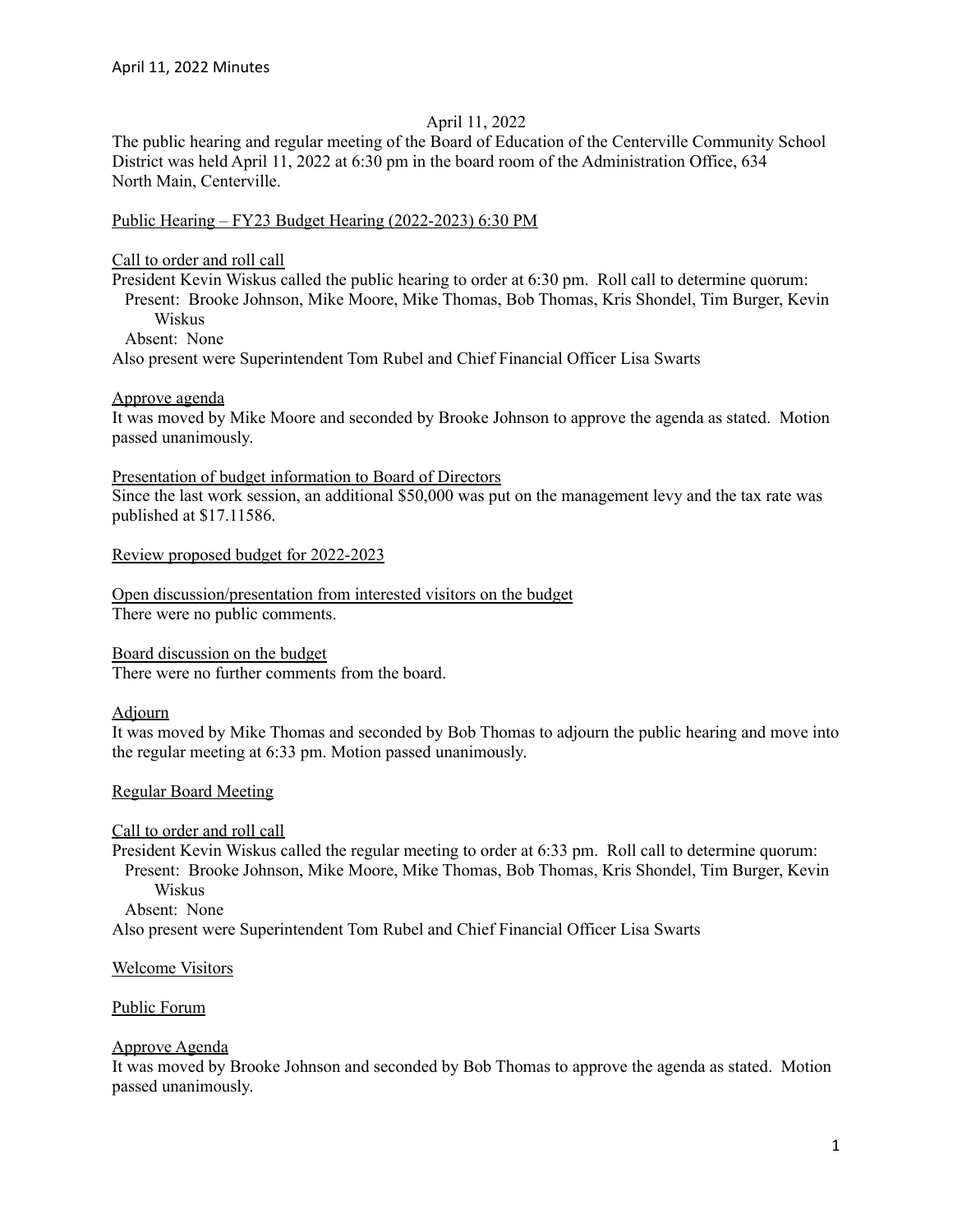### Approve Minutes of previous meetings

It was moved by Mike Moore and seconded by Brooke Johnson to approve the March 14<sup>th</sup> and March 28<sup>th</sup> minutes as stated. Motion passed unanimously.

#### Old Business

Approve Board Resolution to Join Iowa Local Government Risk Pool

It was moved by Mike Moore and seconded by Bob Thomas to approve the board resolution to join the Local Government Risk Pool as stated. Roll call vote:

Ayes: Brooke Johnson, Mike Moore, Mike Thomas, Bob Thomas, Kris Shondel, Tim Burger, Kevin Wiskus

Nays: None

Motion passed unanimously.

Approve Application and Agreement to Join the Iowa Local Government Risk Pool Agreement It was moved by Brooke Johnson and seconded by Bob Thomas to approve the application and agreement to join the Iowa Local Government Risk Pool as presented. Motion passed unanimously.

Approve Iowa Local Government Risk Pool Commission Natural Gas Program Participation Agreement It was moved by Brooke Johnson and seconded by Mike Moore to approve the Iowa Local Government Risk Pool Commission Natural Gas Program Participation Agreement as presented. Motion passed unanimously.

### New Business

Approve and Certify 2022-23 Budget. Roll Call.

It was moved by Mike Moore and seconded by Tim Burger to approve and certify the 2022-2023 budget at a total tax rate of \$17.11586. Roll call vote:

Ayes: Brooke Johnson, Mike Moore, Mike Thomas, Bob Thomas, Kris Shondel, Tim Burger, Kevin Wiskus

Nays: None

Motion passed unanimously.

## Discussion on 2021-22 Budget Amendment and Approving to Set Public Hearing Date and Time for May <u>9<sup>th</sup> at 6:30 PM</u>

It was moved by Mike Moore and seconded by Brooke Johnson to approve and set the public hearing date for the 2021-22 budget amendment hearing as May 9, 2022 at 6:30 pm. Motion passed unanimously.

### Approve Superintendent Search Firm

Four search firms were interviewed by the Search Firm Committee. It was their recommendation to go with Grundmeyer Leader Services. It was moved by Brooke Johnson and seconded by Mike Thomas to approve moving forward with Grundmeyer Leader Services for the 2022-23 Superintendent Search services. Motion passed unanimously.

### Approve 2022-23 Teacher Leadership Positions

It was moved by Mike Moore and seconded by Kris Shondel to approve the 2022-23 Teacher Leadership positions. Motion passed unanimously.

Approve Personnel Business Procedures

### **Resignations**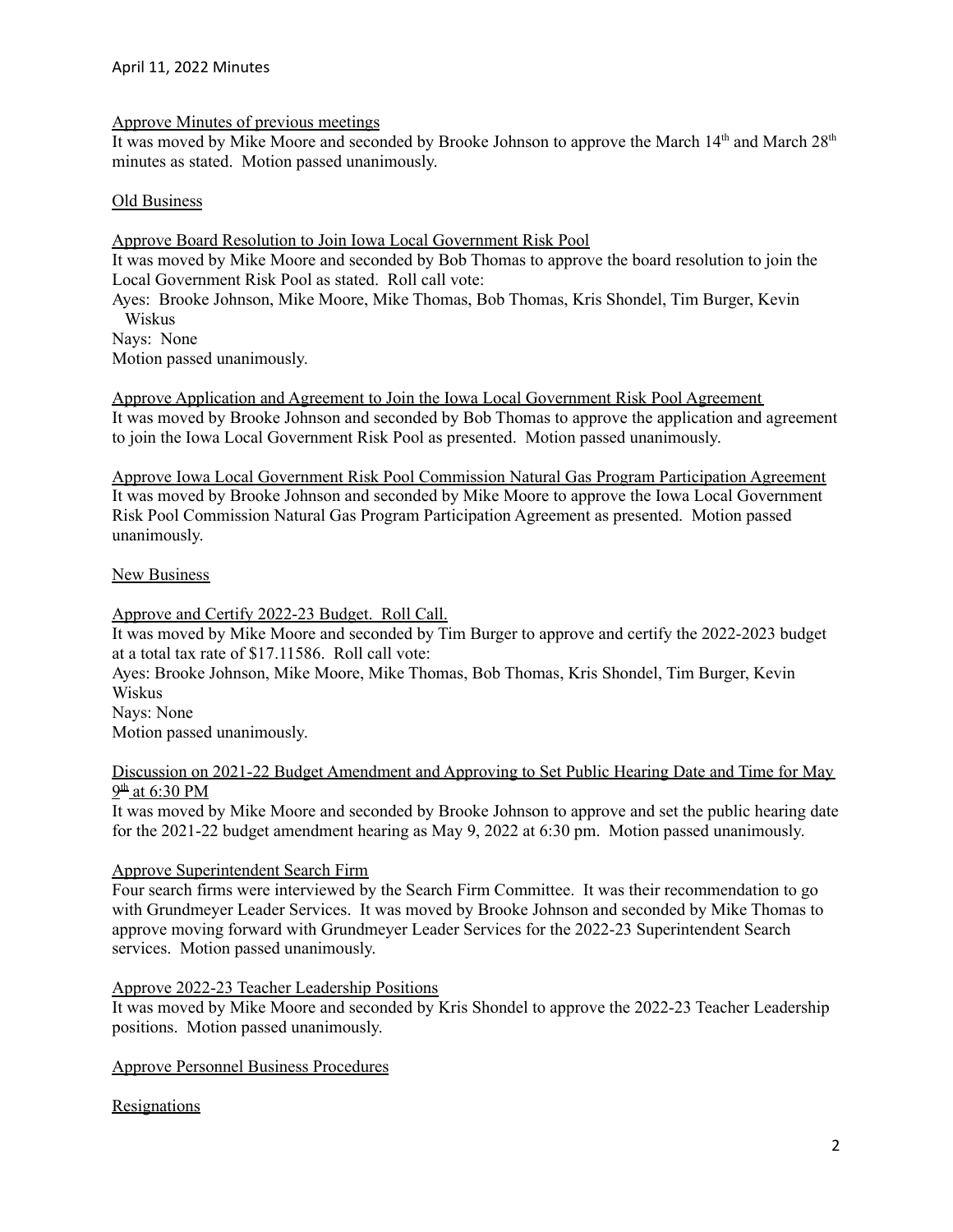1. Jaicee Bettis – Resigning from Sp. Ed. Aide Specific at Lakeview effective April 13, 2022.

2. Terry Garr - Retiring from Custodian at CHS, requesting pay out of remaining vacation and sick days, effective June 30, 2022.

3. Rachel Brown – Resigning from  $4<sup>th</sup>$  Grade Teacher at Lakeview Elem effective at the end of the 2021-22 contract year.

## Transfers

1. Jennisha Oden – Transferring from Sp. Ed. Aide Specific at CHS to Sp. Ed. Aide Specific at Lakeview. No change in wages or hours, replacing Jaicee Bettis.

## Employment/Contracts

1. Haylee Robuck – Sp. Ed. Aide Specific at Howar, Level II, Step 2, \$12.47 per hour, additional \$.25 per hour para-educator incentive, effective 4/6/2022, new position.

2. Christopher McCutchan – Vocal Music Teacher, B.A., Step 1, \$TBD by negotiations, replacing Kayleen Durley.

3. Christopher McCutchan – H.S. Vocal Music Sponsor, Step 1, \$TBD by negotiations, replacing Kayleen Durley.

4. Christopher McCutchan – M.S. Vocal Music Sponsor, Step 1, \$TBD by negotiations, replacing Kayleen Durley.

5. Johnathon Rankin (Cochran) – M.S. Baseball Coach, Step 1, \$1,750.24, 45 days, replacing Bill Huisman, effective for the 2021-22 season.

6. Johnathon Rankin (Cochran) –  $9<sup>th</sup>$  Grade Baseball Coach, Step 1, \$2,363.15, 75 days, replacing Daniel Hargrave, effective for the 2021-22 season.

7. Christopher McCutchan - \$7000 – Signing Bonus, 2 payments,  $1<sup>st</sup>$  on September  $5<sup>th</sup>$ , and  $2<sup>nd</sup>$  on May19th, contingent upon completing the 2022-23 school year.

8. Mike Kincaid – Director of Transportation, \$65,000, effective July 1, 2022, replacing Tim Kaster

9. Courtney Koestner – AD Secretary, 5.75 hrs/day, \$15.16 per hour, effective 4/11/22

### Sports Officials Contracts- as listed

It was moved by Bob Thomas and seconded by Mike Thomas to approve all personnel items as presented with giving special attention to Terry Garr with a lifetime activity pass and giving him a letter of appreciation. Motion passed unanimously.

## Committee Reports

Kevin Wiskus reported out that the finance committee had met earlier in the evening. Items discussed were: presentation from Mekca Wallace-Spurgin on the virtual academy, High School Addition financials.

Mike Moore stated that there had not been any recent facilities committee meetings to report about.

### Financial Reports

It was moved by Brooke Johnson and seconded by Tim Burger to approve all prepaids, list of bills, financial reports, and pay per diem as presented. Motion passed unanimously.

### Superintendent Report

Tom Rubel reported out on important upcoming dates.

### Board Member Takeaways

Board members went around the room and shared their takeaways from the meeting.